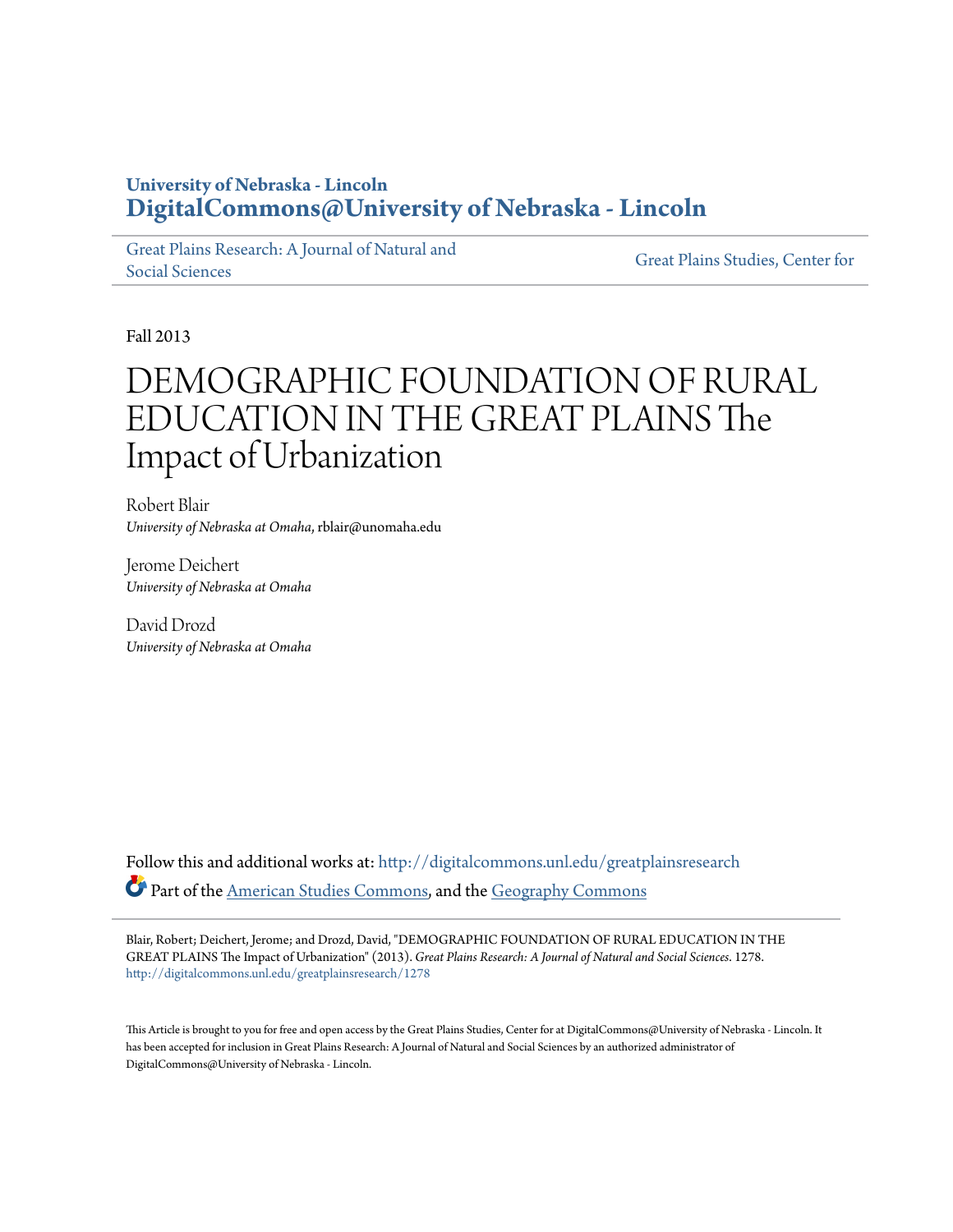# **DEMOGRAPHIC FOUNDATION OF RURAL EDUCATION IN THE GREAT PLAINS**

*The Impact of Urbanization* 

# **Robert Blair**

*Associate Professor of Public Administration and Urban Studies University of Nebraska at Omaha Omaha, NE 68182 rblair@unomaha.edu* 

### **Jerome Deichert**

*Director, Center for Public Affairs Research University of Nebraska at Omaha Omaha, NE 68182* 

and

# **David Drozd**

*Research Coordinator, Center for Public Affairs Research University of Nebraska at Omaha Omaha, NE 68182* 

Abstract-Demographic factors have been transforming the Great Plains for decades. Although the region increased in population from 1950 to 2007, closer analysis reveals that much of that growth took place in the Core Based Statistical Areas. These population trends reflect the broader impact of urbanization. This article provides a contextual perspective of critical demographic factors influencing the structure of educational systems in rural communities in the Great Plains region, helping administrators and decision makers understand the impact of demographic forces on the delivery of rural education.

Key Words: rural demographics, rural schools, urbanization in Great Plains, rural community development

### **INTRODUCTION**

A range of demographic factors have been transforming the rural fabric of the Great Plains region of the United States for decades. Changes and shifts in population naturally constitute one of the major factors. Although the Great Plains region increased in population from 1950 to 2007, closer analysis reveals that much of that growth took place in the Core Based Statistical Areas (CBSAs) which include Metropolitan Statistical Areas (MSAs), adjacent counties economically and socially linked to a core urban place of at least 50,000 people; and smaller Micropolitan Statistical Areas, those urban areas with core populations between 10,000 and 50,000. These popula-

Manuscript received for review, April 2013; accepted for publication, May 2013.

tion trends reflect the broader impact of urbanization on the relatively lightly populated Great Plains, most notably the ongoing movement of rural residents to CBSAs within the Plains, especially metropolitan areas. The process of urbanization creates higher population densities in cities and urban places, and lower population densities in rural areas in the Great Plains.

Clearly the mechanization and increased efficiency of production agriculture methods contributed to the urbanization of the region by reducing the number of farms in the Great Plains states by 37.l% between 1950 and 2012 (USDA 2013). In addition nearly three-quarters of the counties in the Great Plains lie outside CBSAs (Wilson 2009, 9), and the rural population declined by 4.3% between 1950 and 2010. The percentage of the rural population compared to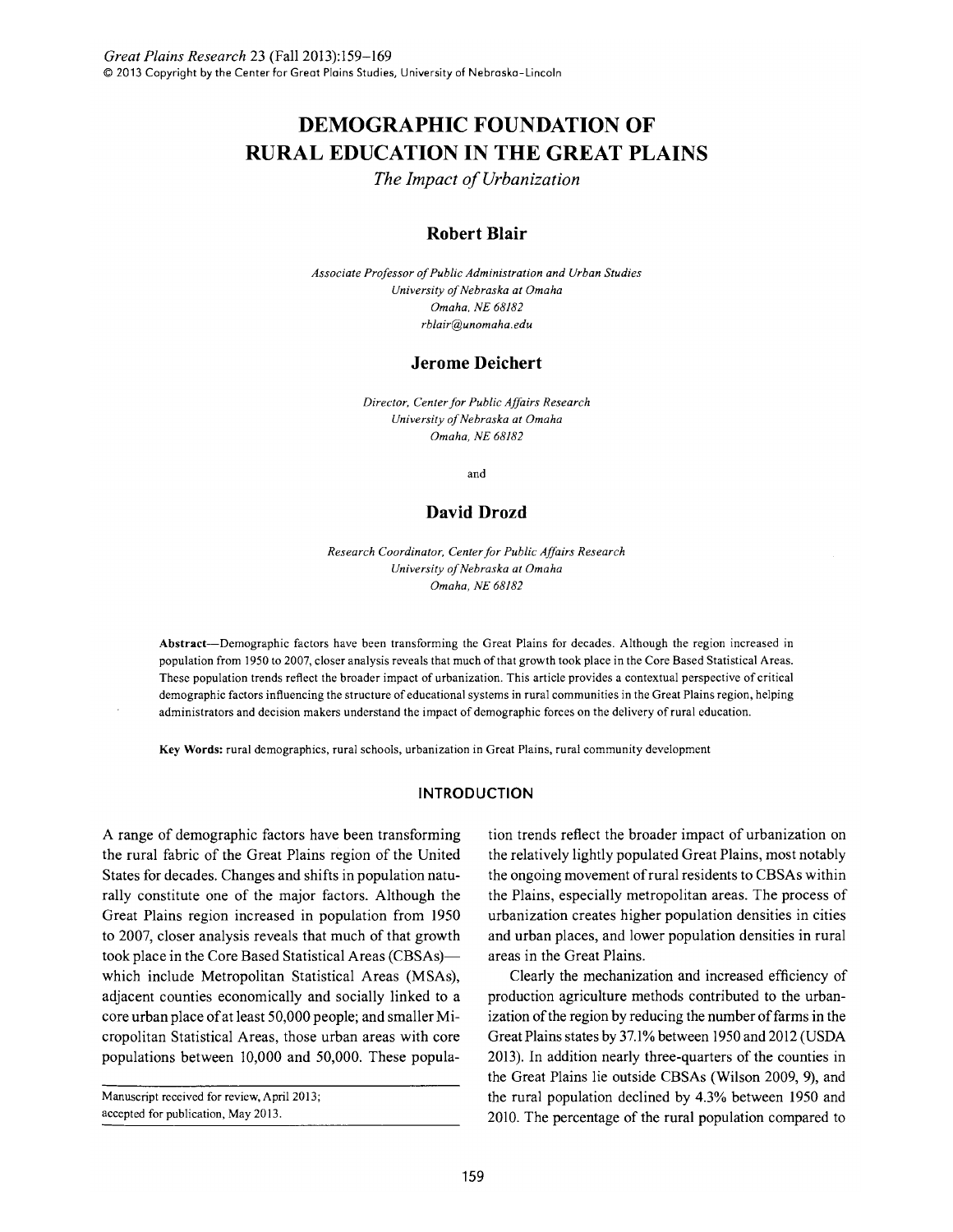|                         | 1 ANIVIO 11 1 1112 VINCAT 1 12A11N2 0 1 A1 1 20 1 1W/10 1 1112 1 2200 1 V 1 1112 1 NEARD 1 |           |       |                  |          |         |      |         |          |  |  |
|-------------------------|--------------------------------------------------------------------------------------------|-----------|-------|------------------|----------|---------|------|---------|----------|--|--|
| <b>School districts</b> |                                                                                            |           |       | Rural population |          |         |      |         |          |  |  |
|                         |                                                                                            | Percent   |       |                  | Percent  | Percent |      |         | Percent  |  |  |
| Year                    | Number                                                                                     | change    | Year  | Number           | change   | rural   | Year | Number  | change   |  |  |
| 1952                    | 23,496                                                                                     |           | 1950  | 9.155.642        | 45.9%    |         | 1950 | 961.119 |          |  |  |
| 1972                    | 5.049                                                                                      | $-78.5%$  | 1970  | 7.583.594        | $-17.2%$ | 29.4%   | 1969 | 620.388 | $-35.5%$ |  |  |
| 1992                    | 4.148                                                                                      | $-17.8%$  | 1990. | 8,933,589        | $17.8\%$ | 26.0%   | 1992 | 501,930 | $-19.1%$ |  |  |
| 2012                    | 3.194                                                                                      | $-23.0\%$ | 2010  | 8,759,595        | $-1.9%$  | 20.0%   | 2012 | 604,500 | 20.4%    |  |  |

TABLE 1. CHANGES IN THE NUMBER OF SCHOOL DISTRICTS, RURAL POPULATION, AND NUMBER OF FARMS IN THE GREAT PLAINS STATES FROM THE 1950S TO THE PRESENT

*Sources:* USDA 2013; U.S. Census Bureau-CoG 2012.

the total population provides a stark statistic on urbanization. In 1950 45.9% of the population in the Great Plains states was rural, but this fell to 20.0% in 2010 (see Table 1). In other words, the depopulation of the rural Great Plains stems from losing people "who live on the land rather than a loss in total numbers" (Hudson 2011, 6).

Urbanization and the resultant significant rural population losses affect the framework of a number of political, social, and economic institutions in the rural Great Plains-as would be expected. Scholars evaluating the impact of the urbanization of this region arrived at a range of conclusions. Some researchers show hopeful optimism (Lavin et al. 2011; Parton et al. 2007; Redlin et al. 2010) or mixed confidence (White 2008), revealing the tenacity of the communities and the people; others expressed pessimism about the future of the rural Great Plains (Adamchak et al. 1999; Popper and Popper 2009.)

This article provides a contextual perspective of critical demographic factors influencing the structure of educational systems in rural communities in the Great Plains region. We ask this: What are the population shifts and demographic factors that have an effect on-and will continue to influence—the foundation, operation, and governance of rural schools in the Great Plains? This is an important policy question. Despite the effects of urbanization, rural areas in the Great Plains will continue to educate children, and communities will need to provide resources to schools. This research, in part, will help administrators and decision makers understand the impact of demographic forces on the delivery of rural education, and hopefully assist them in addressing critical and fundamental policy issues. To provide additional insight on the impact of these demographic changes on rural education, we also examine some key statistics on Nebraska, a representative Great Plains state. Finally we offer perspectives on the influence of demographics on rural education and rural development policy in the Great Plains region.

#### THE RURAL GREAT PLAINS AREA

Located in the center of the North American continent, the Great Plains region consists of all or portions of 10 U.S. states (North Dakota, South Dakota, Nebraska, Kansas, Montana, Wyoming, Colorado, Oklahoma, New Mexico, and Texas), and parts of three Canadian provinces (Manitoba, Saskatchewan, and Alberta). This large and loosely defined geographic region stretches from Canada to the Mexican border. Although most researchers consider the front range of the Rocky Mountains as its western boundary, the eastern boundary is less defined and a source of considerable debate (Lavin et al. 2011; Rossum and Lavin 2000; Webb 1931). The Center for Great Plains Studies (CGPS) and the *Atlas of the Great Plains* (Lavin et al. 2011), for example, include all of the Dakotas, Nebraska, and Kansas in their definition of the U.S. portion of the Great Plains (Center for Great Plains Studies, University of Nebraska n.d.). The U.S. Census Bureau defines the region more narrowly, including the same 10 states but with an eastern border beginning farther west, and with smaller segments of Texas and Oklahoma. The countybased Census Bureau definition (Wilson 2009) focuses on similarities in topography and physiographic history, whereas the CGPS takes a political geography approach.

However described, the Great Plains region constitutes a major space in American geography, containing approximately 18% of the land area of the Lower 48 states, according to the Census Bureau definition, and in 2007 contained about 3% of the U.S. population (Wilson 2009, 1). In other words, residents sparsely populate the region, as compared to the rest of the United States. The population density in 2007 for the area inside the Great Plains was 9.0 persons per square mile compared to 119.9 persons per square mile for the area outside the Great Plains (Wilson 2009, 14).

If we employ either the CGPS or the U.S. Census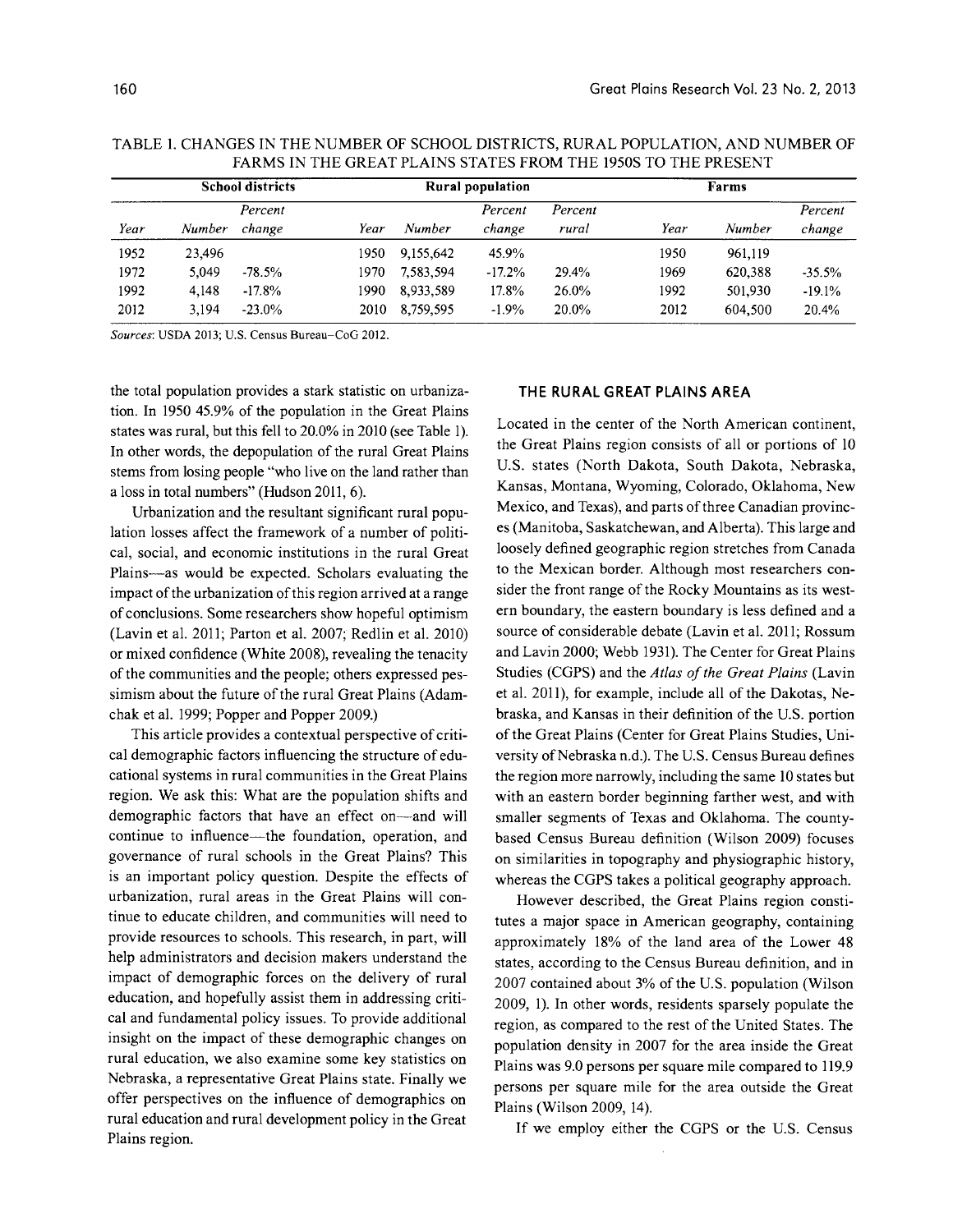definition, we can characterize vast geographic portions of the Great Plains region generally as nonmetropolitan or arguably rural in nature and structure. Although many of the residents of the Great Plains can be classified as urban-in other words, living in places with populations over 2,500-they tend to reside in small communities when contrasted to the overall United States. The region, then, consists of large areas of open space.

According to the census, a smaller percentage of the population in the Great Plains in 2007 dwelled in Metropolitan Statistical Areas (MSAs) than the national average: 68% versus 83% (Wilson 2009, 9). In addition, even when we rely on the CGPS definition, with a larger geographic area, we find few large MSAs in the Great Plains. Of the 50 largest MSAs in the United States, only Oklahoma City (43rd-largest MSA), with a population of 1.28 million, exists completely within the Great Plains region. Portions of the Dallas-Fort Worth-Arlington, Texas (4th); Denver-Aurora-Bloomfield, Colorado (21st); San Antonio-New Braunfels, Texas (24th) and Kansas City, Missouri and Kansas (29th) MSAs are located at the edges of the region. However, the Census Bureau definition of the Great Plains includes only parts of the Denver-Aurora-Bloomfield, Colorado, MSA on the western border and the San Antonio-New Braunfels, Texas, MSA on the eastern side.

The Great Plains, then, has a split personality when it comes to space and population. Most of the population lives in urban areas, yet much of the land can be described as rural in character.

#### **METHODOLOGY**

We examined data collected by the U.S. Census Bureau that measure the rural population demographics of the 10 states in the United States that constitute the Great Plains region as broadly defined by the Center for Great Plains Studies and the U.S. Census Bureau. Although only the states of North Dakota, South Dakota, Nebraska, and Kansas are completely within the Great Plains-according to the CGPS--with portions of Oklahoma, Montana, Texas, Wyoming, Colorado, and New Mexico, we obtained and analyzed demographic data from the U.S. Census Bureau on rural areas in the entirety of all 10 states.

The lack of a clear, widely accepted definition of the term "rural," however, presented a dilemma. Researchers have taken a number of approaches to defining this complex and elusive term. Clearly rural comprises more than agriculture and open areas with limited urban development; there are other dimensions. Brown and Deavers (1987), for example, focus on socioeconomic differences with urban areas, Flora and Flora (2004) insert physical isolation, Sears and Reid (1995) add small communities, Walzer (1991) incorporates population density, and Wilkinson (1991) includes territory and the arrangement of people.

We employed the metropolitan/nonmetropolitan differentiation among counties in the analysis of the rural Great Plains states, utilizing January 1,2011, definitions. Since the Census Bureau employs a county-based system for classifying metropolitan areas (MSAs), the researchers define as rural those counties that are not part of an MSA, an approach used by others that rely on census data (Johnson 2006). MSAs include a core area with a population of at least 50,000 and adjacent counties economically linked. This definition of rural, then, includes micropolitan areas-or those counties with a population in their core urban area between 10,000 and 50,000.

Nebraska serves as a case study of a typical state within the Great Plains. Located in the center of the area, and generally midrange in terms of population among states in the region, Nebraska can be considered representative of demographic trends and factors affecting the Great Plains states. We examine the nature of population loss in Nebraska's nonmetropolitan areas and trends in school consolidation.

One challenge we faced was to select specific U.S. census population data that relate to the foundation of rural education. A study by the National Center for Educational Statistics that examined the status of education in rural America provides guidance in the identification of population statistics. That study concluded, "Rural public school systems differ from those in other locales in terms of the population they serve" (Provasnik et al. 2007, 7). According to the study, rural students tended to be white, a smaller proportion were at or near poverty, and a smaller percentage possessed limited English proficiency. Research, however, has begun to emerge that question some of these generalizations, such as ethnicity (Barcus and Simmons 2013).

We examined those statistics examined by the National Center for Educational Statistics and joined the discussion questioning the continuing accuracy of broad descriptions of rural schools in the Great Plains, especially in the face of changing population dynamics. The next section examines those changes, focusing on specific components of the population and other relevant demographics.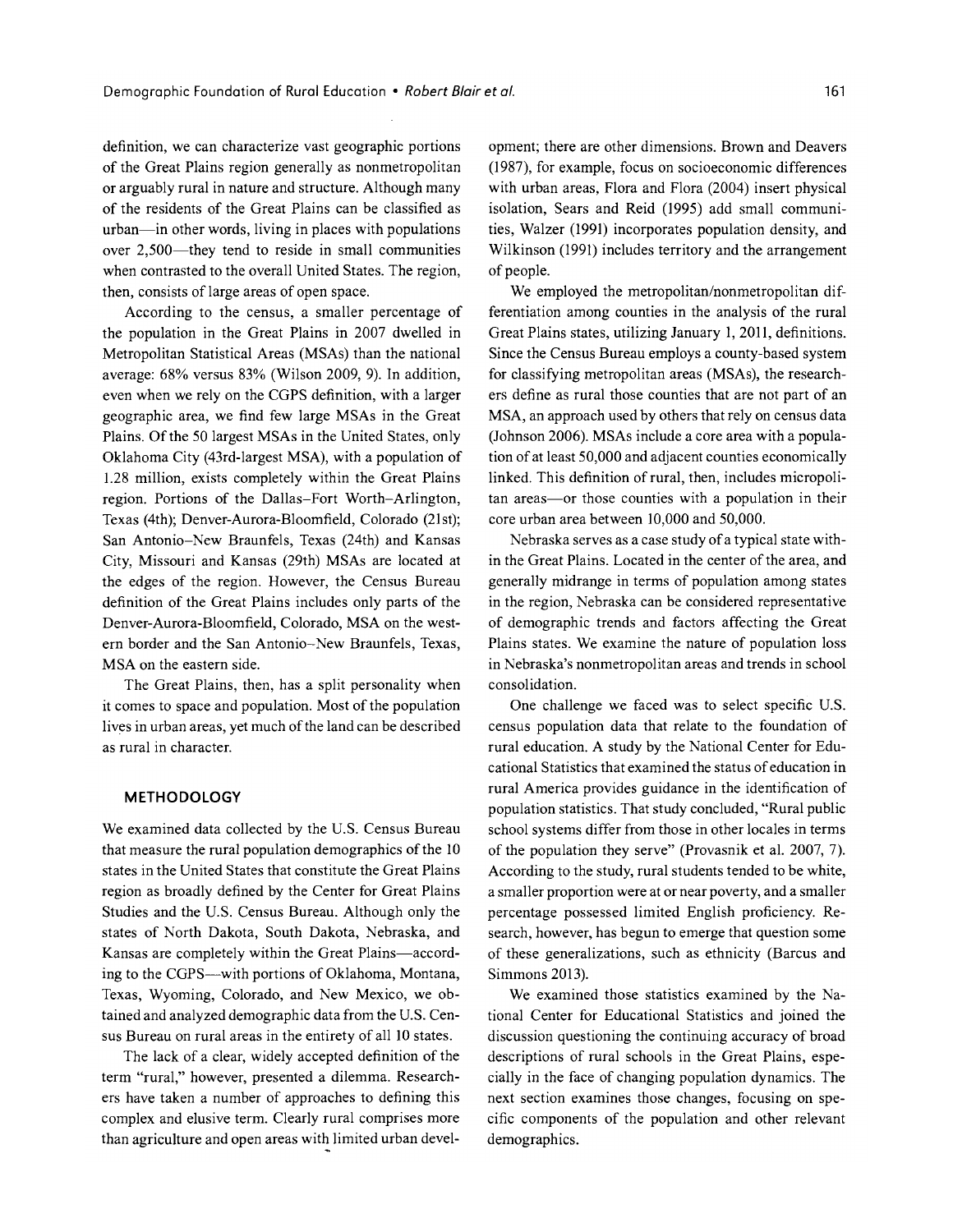

Figure 1. School districts in the Great Plains states from the census of governments, 1952-2012. Source: U.S. Census Bureau-CoG 2012.

# **EDUCATED DEMOGRAPHICS OF THE GREAT PLAINS: THE DYNAMICS**

The process of urbanization, in particular the movement of people from nonmetropolitan to metropolitan areas, especially influences the structure of education systems and schools in rural communities. Obvious outcomes from urbanization include a decrease in the size of the school-age population, declining educational resources within rural communities, and fewer schools and educational opportunities for rural residents. Other more subtle, yet important, results of population shifts in rural regions contain the end products of out-migration of workforceage residents because of the lack of employment opportunities: an older population base with fixed retirement incomes, less direct connections to school-age children, and fewer resources to support local schools.

The following identifies selected demographic changes and examines their impact on the delivery of educational services to rural children in the Great Plains.

#### **School Consolidation and Mergers**

Population losses in rural counties in the Great Plains in the past few decades transformed the administration and delivery of educational services in a number of ways, such as hastening and accelerating mergers of school districts. Although many factors contributed to school consolidation, demographic shifts can be identified as a critical influence. The Census of Governments in 1952 showed nearly 23,500 school districts in the lO-state region; in 2012 there were only about 3,200 districts. School consolidation occurred in waves, as Figure 1 (U.S. Census Bureau-CoG 2012) demonstrates. In 1972 there were 5,049 school districts in the Great Plains states, a decrease of79% from 1952, and from 1972 to 2012 a 37% decrease. According to the National Center for Education Statistics the 3,200 school districts in the Great Plains states are predominantly (74.5%) rural (Provasnik et al. 2007, 7). Since these districts typically have fewer students, they account for only 40.2% of the students in these states.

Rural school consolidation often created operational efficiencies and increased educational opportunities and resources for many larger districts, but negative externalities or collateral damage to rural communities also resulted "by rupturing the connection between the school and its place in the local community" (Blauwkamp et al. 2011, 2-3). Schools serve as social and economic anchors to rural communities, providing a sense of shared identity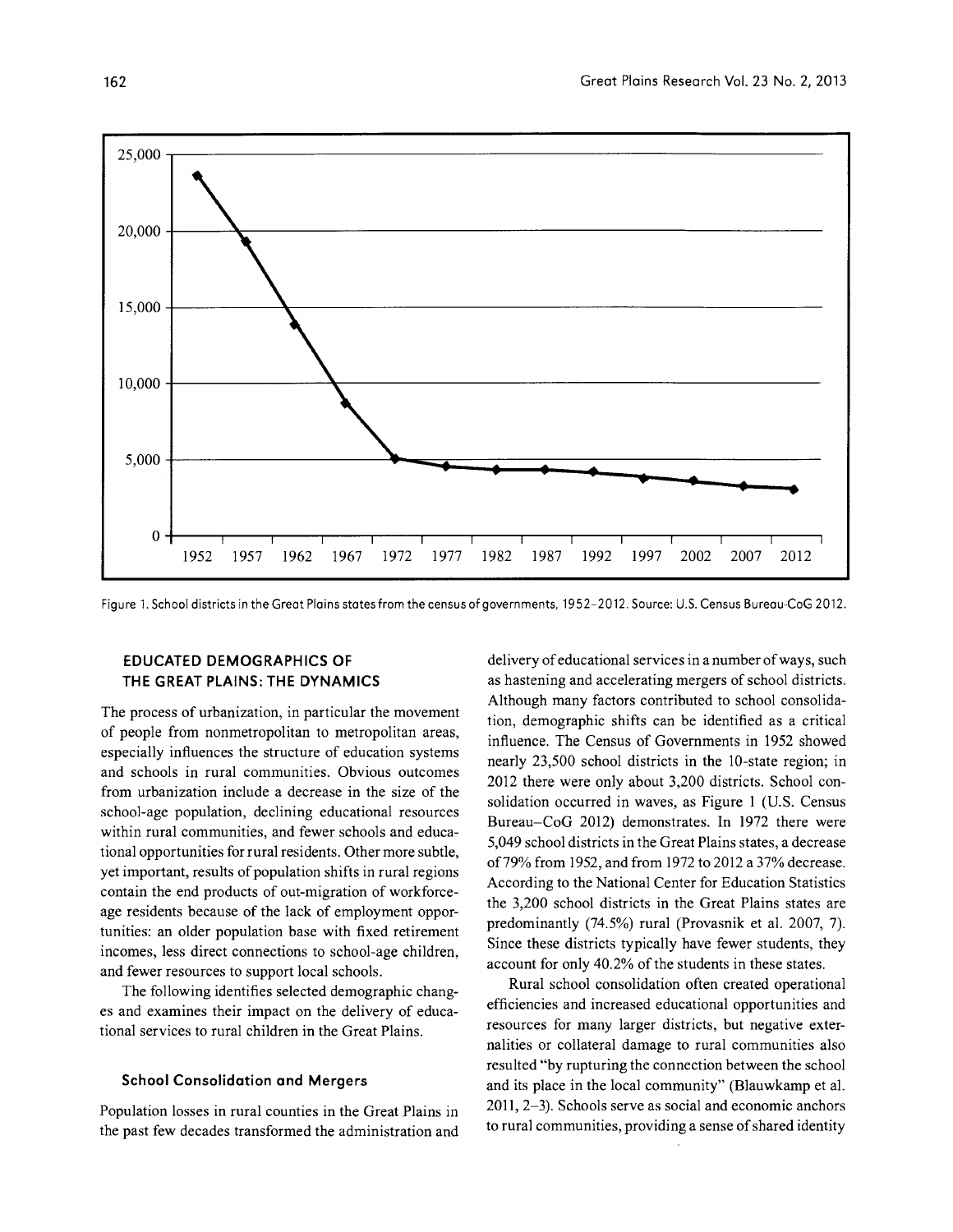to local residents, and their loss through consolidation can be especially painful. Various forms of social capital link schools and their buildings to rural communities and their vitality. This school-community connection is critical because "residents need a place to permit social interaction . . . . This is why community buildings, recreational center and other public buildings (e.g. schools) are so critical to the development of communities" (Green and Haines 2012, 151). Demographic factors continue to influence rural schools and the communities where they are located.

Table 2 describes some of the key population statistics distinguishing metropolitan and nonmetropolitan (defined as rural in this study) areas of the Great Plains (where available) from the United States that likely affect rural education. These demographics include rural population share and loss, minority population, dependency population, poverty measures, and educational levels.

#### **Rural Population Share and Loss**

The rural population of the Great Plains constitutes a higher relative proportion of the total population as compared to the United States in general. According to the 2010 census, nonmetropolitan or rural population of the Great Plains states totaled more than 9.2 million persons, representing 2l.4% of the population of these 10 states. In contrast, the nonmetropolitan population of the United States accounted for just 16.4% of the total population.

Counties in the Great Plains states lose population at a rate greater than the national average. Counties serve as the foundation for tracking changes in Core Based Statistical Areas (metropolitan and micropolitan). The 2010 census revealed that 47.6% of the counties in Great Plains states lost population between 2000 and 2010. Moreover, 16.2% of the counties in the Great Plains lost 10% or more of their population. For all of the United States, 34.9% of the counties lost population, and 6.9% of the counties saw population losses of 10% or more. Although all of the population losses at the county level are not necessarily rural or nonmetropolitan at the U.S. level, that is generally the case for the Great Plains states. For a majority of the counties in the Great Plains region "the census year of maximum population occurred before 1950 and in some cases, before 1900" (Wilson 2009,9).

#### **Minority Population Growth**

Despite the fact that nearly half of the Great Plains counties lost population between 2000 and 2010, overall the 10 states in the region recorded a 16.2% increase in numbers of people. As Table 2 reveals, much of this growth can likely be attributed to a rapid increase in the minority population. The minority population of the Great Plains states grew by 36.9%, while the white, non-Hispanic population was up by only 4.1%. This relative expansion in the minority population was particularly noticeable in the school-age and younger population. Between 2000 and 2010 the population under 18 years was up 11.3% in the Plains states, but the number of white, non-Hispanic children fell 7.6% while the number of minority children grew by 33.1%. As a percentage minority children now represent a majority---or  $55.6\%$ --of all children under the age of 18 in the Great Plains, higher than the U.S. percentage of 46.5%.

The growth in the minority population in the Great Plains, of course, has significant implications for the operation of both metropolitan and nonmetropolitan schools systems. In Nebraska, for instance, from 2000 to 2010 the minority population grew faster in the nonmetro areas than the metro areas (54.1% versus 49.3%). The white, non-Hispanic population decreased by 6.8% in nonmetro areas during the same time period (U.S. Census Bureau 2002,2013). Hispanics account for the vast majority of the nonmetro minority population growth in Nebraska.

## **The Elderly and Dependency Population Growth**

Another phenomenon in the Great Plains population dynamics that it shares with the United States is the increase in the elderly. Older populations have less direct connections to school-age children, and often live on fixed incomes. Table 2 shows that as a percent of the total population, the Great Plains mirrors U.S. rates. However, the growth of the elderly population in the Great Plains nearly doubles the size of the growth rate for children under the age of 18 (20.8% versus 11.3%).

Combining the percentage of the population 65 years or older and the population under 18 years allows for the calculation of a dependency ratio. This ratio includes those typically not in the labor force (the dependent part) and those typically in the labor force (the productive part). In 2010 the dependency ratio for the Great Plains states was 60.2—meaning that there were 60.2 persons under 18 years or 65 or older for every 100 persons between the ages of 18 and 64 years. The Great Plains dependency ratio exceeds the national ratio of 58.9. These ratios will likely grow as the older population increases in this region of the United States.

Although the 2010 census showed a median age in the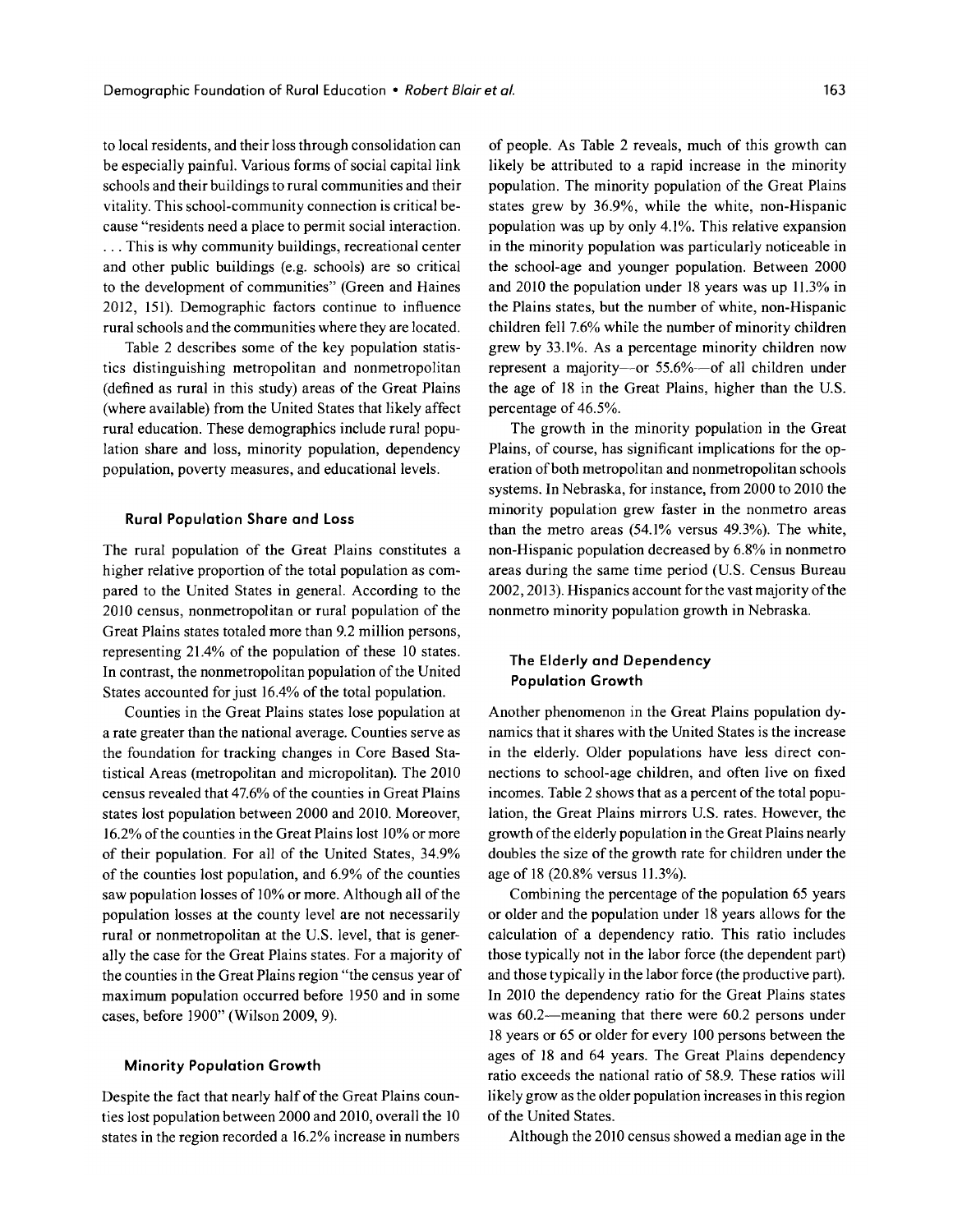## TABLE 2. SELECTED POPULATION CHARACTERISTICS OF THE METROPOLITAN AND NONMETROPOLITAN UNITED STATES AND GREAT PLAINS STATES

|                                                             | U.S. total  | Metro         | Nonmetro   | G. P. Total  | Metro      | Nonmetro  |
|-------------------------------------------------------------|-------------|---------------|------------|--------------|------------|-----------|
| Population (2010 census)                                    |             |               |            |              |            |           |
| Number                                                      | 306,603,772 | 256, 333, 443 | 50,270,329 | 43, 147, 981 | 33,933,072 | 9,214,909 |
| Percent                                                     | 100.0       | 83.6          | 16.4       | 100.0        | 78.6       | 21.4      |
| Counties (2000 and 2010 census)                             |             |               |            |              |            |           |
| Number                                                      | 3,137       |               |            |              | 823        |           |
| Percent with loss                                           | 34.9        |               |            |              | 47.6       |           |
| Percent with loss of 10% or more                            | 6.9         |               |            |              | 16.2       |           |
| Minority population (2000 and 2010 census)                  |             |               |            |              |            |           |
| Percent change in total population                          | 9.7         |               |            |              | 16.2       |           |
| Percent change in white, non-Hispanic population            | 1.2         |               |            |              | 4.1        |           |
| Percent change in minority population                       | 28.8        |               |            |              | 36.9       |           |
| Minority population as a percent of total population (2010) | 36.3        |               |            |              | 43.5       |           |
| Population under 18 Years (2000 and 2010 census)            |             |               |            |              |            |           |
| Percent change in total population under 18                 | 2.6         |               |            |              | 11.3       |           |
| Under 18 as a percent of total population (2010)            | 24.0        |               |            |              | 26.2       |           |
| Percent change in minority population under 18              | 21.9        |               |            |              | 33.1       |           |
| Minority population as a percent of                         | 46.5        |               |            |              | 55.6       |           |
| total population under 18 (2010)                            |             |               |            |              |            |           |
| Population 65 years or older (2000 and 2010 census)         |             |               |            |              |            |           |
| Percent change in total population 65 or older              | 15.1        |               |            |              | 20.8       |           |
| 65 or older as a percent of total population (2010)         | 13.0        | 12.4          | 16.1       | 13.1         | 11.7       | 15.6      |
| Dependency ratio (2010 census)                              | 58.9        |               |            |              | 60.2       |           |
| Median age (2010 census)                                    | 37.2        | 36.6          | 40.3       | 36.5         | 35.1       | 39.1      |
| Poverty (2007–11 ACS)                                       |             |               |            |              |            |           |
| Poverty rate for all persons                                | 14.3        | 13.8          | 17.0       | 14.0         | 13.2       | 15.2      |
| Poverty rate for children under 18 years                    | 20.0        | 19.2          | 24.0       | 18.9         | 17.4       | 20.9      |
| Education (2007-11 ACS)                                     |             |               |            |              |            |           |
| High school graduate or higher                              | 85.4        | 85.9          | 83.0       | 88.2         | 89.4       | 86.1      |
| (percent of population aged 25 years or older)              |             |               |            |              |            |           |
| Bachelor's degree or higher                                 | 28.2        | 30.3          | 17.7       | 27.3         | 30.5       | 21.6      |
| (percent of population aged 25 years or older)              |             |               |            |              |            |           |

Sources: U.S Census Bureau 2012, 2013.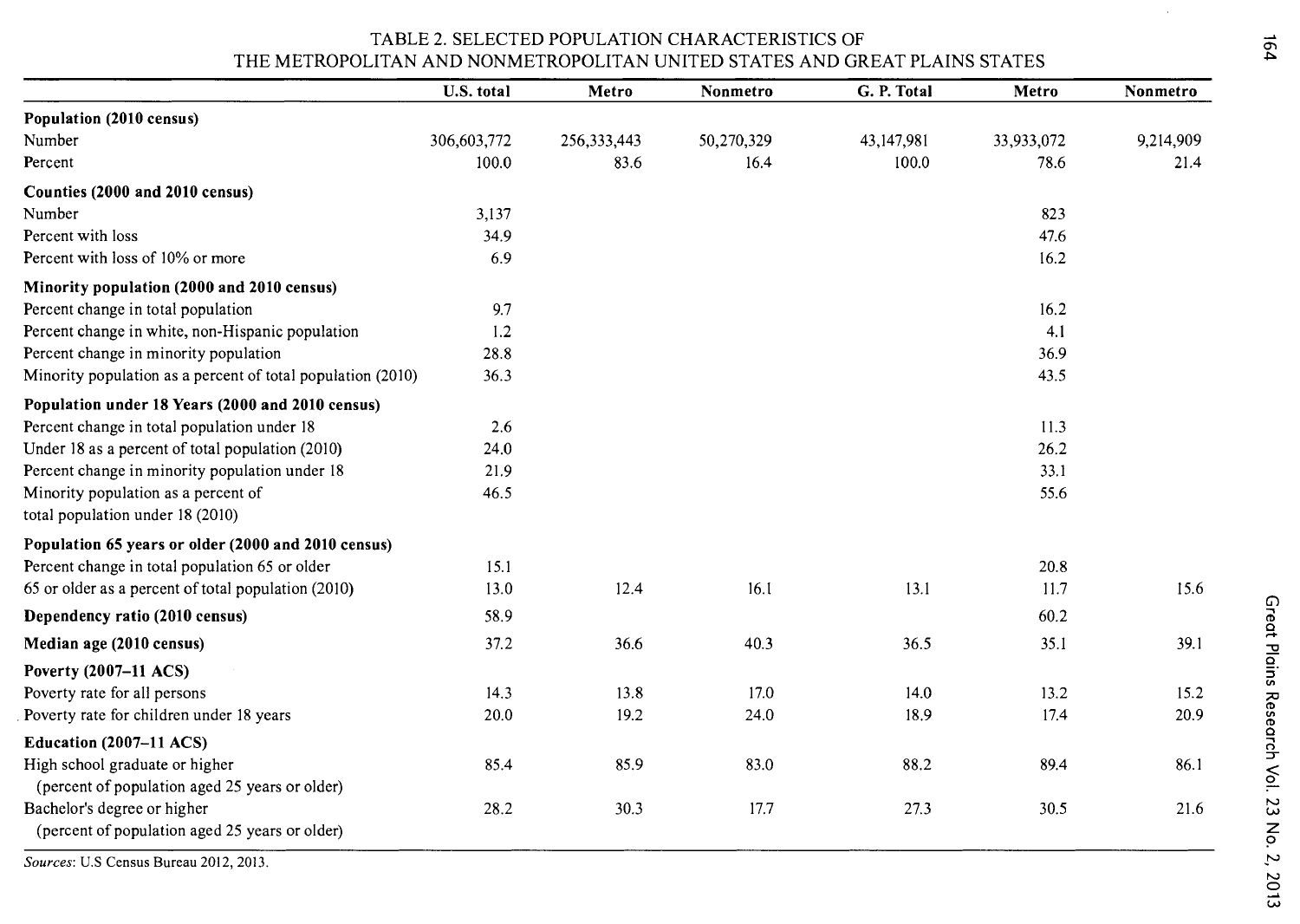Great Plains states averaging 36.5 years, slightly less than the U.S. average of 37.2 years, Table 2 shows nonmetropolitan areas older than the metropolitan areas. Nonmetro areas recorded a median age of 39.1 years compared to metro areas with an average median age of 35.1 years. In addition an average of 15.6% of the nonmetro population in the region was 65 years or older, while in the metro areas the 65 or older population averaged 11.7% of the total population-a little less than, but comparable to, the national averages in 2010. However, it should be noted that the Great Plains from 2000 to 2010 experienced a higher percentage increase in the total population 65 and older than the nation as a whole (20.8% versus 15.1%).

#### **Poverty Measures**

Regardless of how it is measured, poverty in the Great Plains is less than that for the United States as a whole. During the 2007 to 2011 time period, the poverty rate for all persons was 14.3% at the national level and 14.0% for the Great Plains states. However, it is important to note that in both instances the poverty rate in nonmetropolitan areas exceeded that in metropolitan areas. Poverty in the nonmetropolitan Great Plains was 15.2% compared to 13.2% for metropolitan areas. A similar pattern existed for children less than 18 years. The child poverty rate in the Great Plains was 18.9% and compared favorably to the national rate of 20.0%. Within the Great Plains states, however, the child poverty rate was higher for nonmetropolitan counties (20.9%) than for metropolitan counties (17.4%). Child poverty rates affect the effectiveness of the education process.

#### **Educational levels**

Another aspect of nonmetropolitan regions that lags metropolitan regions in both the Great Plains states and the nation is education. Nonmetropolitan areas register lower average levels of education. In the 2007 to 2011 time period 88.2% of the Great Plains population aged 25 years or older had at least a high school diploma. This breaks down into 89.4% for metropolitan areas and 86.1 percent for nonmetropolitan areas. The United States trails the Great Plains in the percentage of high school graduates; 85.4% of the U.S. population were high school graduates, with a metro rate of 85.9% and a nonmetro rate of 83.0%.

The percentage of the population in the Great Plains with bachelor's degrees or higher (27.3%) generally reflected U.S. rates (28.2%). As in the United States as a whole, metro rates in the Great Plains states exceeded nonmetro rates. Table 2 shows that 21.6% of the population aged 25 years or older in nonmetropolitan areas had a bachelor's degree or higher compared with 30.5% in metropolitan areas.

However, it needs to be noted that the percent of the population in the nonmetro area in the Great Plains with a bachelor's degree or higher exceeds that of the nonmetro United States (21.6% versus 17.7%). That is an important difference in the rural Great Plains. Research shows that the education level of parents will affect their expectations of the educational achievement of their children (Provasnik et al. 2007, 7). In other words, parents with a college degree will probably want their children to attain the same level of education. There is likelihood, then, that their children will get college degrees and seek employment, thus affecting population movement. The lack of high-quality employment opportunities in rural areas will influence their move to metropolitan areas, affecting the population of the nonmetro Great Plains.

# **NEBRASKA: A CASE STUDY OF THE GREAT PLAINS**

The population of the 10 states within the boundaries of the Great Plains, as defined by the U.S. Census Bureau, grew by 102.3% from 1950 to 2007 (Wilson 2009, 5). The growth was not evenly distributed. Colorado within the Great Plains grew by 227.3% during that time, much of it likely due to the growth of the Denver-Aurora-Bloomfield, Colorado, MSA. During the same time period Nebraska lost 7.2% of its Great Plains population-more than any other state in the region. Although Nebraska increased its overall population by 33.9%, its population in the Great Plains portion decreased by almost 46,000. Nebraska's growth, then, occurred primarily in the metropolitan areas that lie outside the Great Plains.

In all of Nebraska's nonmetropolitan population-not just the rural Great Plains counties mentioned above there was a loss of nearly 76,600 persons between 1950 and 2010 (a 9.2% decline). This compares with an increase of more than 577,000 persons (116.9%) in the state's metropolitan counties. There are two interrelated components of population change that must be considered when looking at population change: net migration and the difference between births and deaths. During this period the population decline in nonmetropolitan Nebraska was due to out-migration, particularly of young adults. Even though births exceeded deaths, this increase was insufficient to offset the loss from out-migration.

As a result of out-migration, not only were there fewer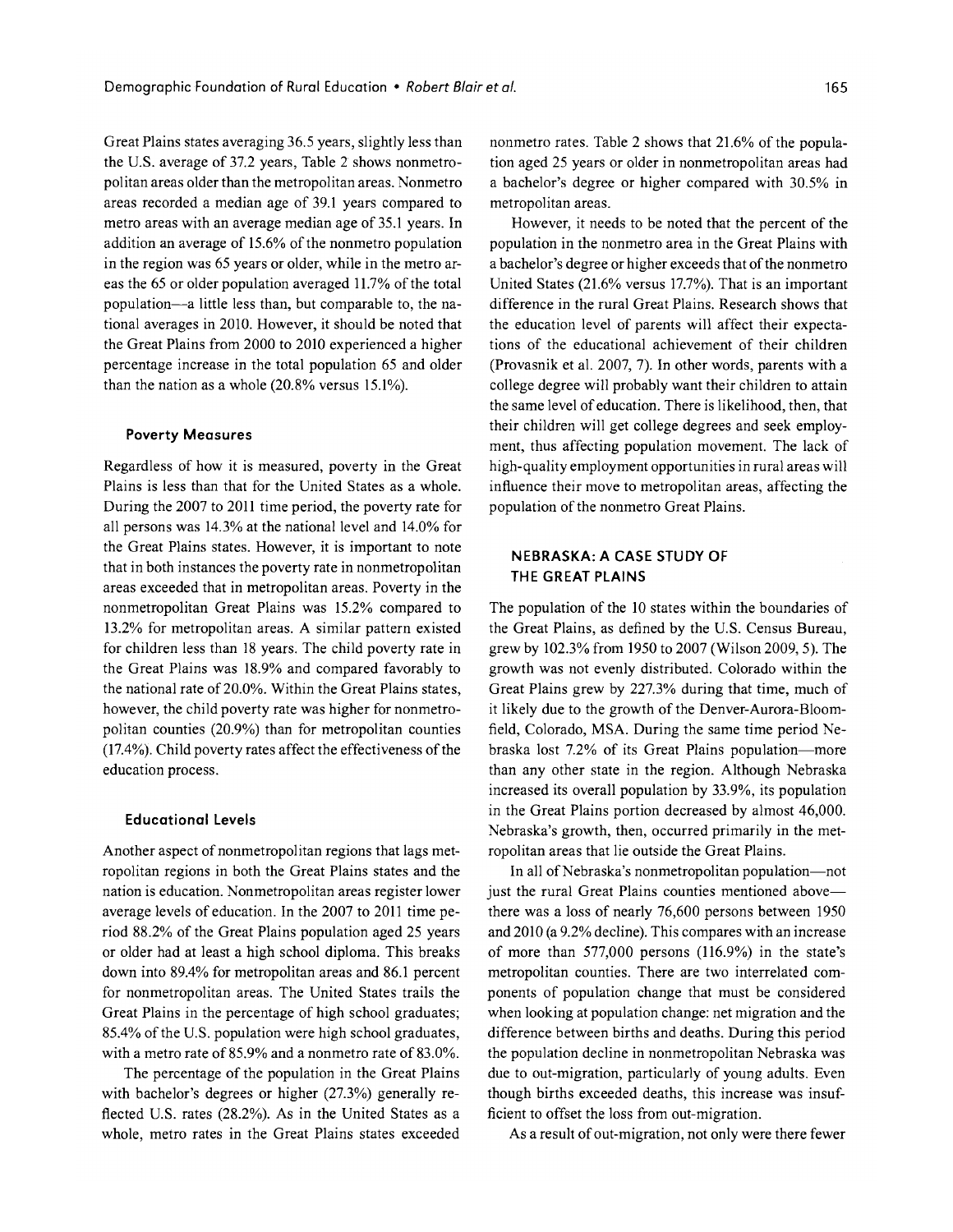

Figure 2. Potential school-aged population (5-17 years) based on 13-year periods of births to residents of metro and nonmetro Nebraska counties. School-aged population is based on births alone, migration factors are excluded. Source: Nebraska Department of Health and Human Services, 2013.

people, but the loss of young adults also had implications on the number of children. When a young adult leaves an area, that area loses not only the person but also the potential for additional children. Figure 2 illustrates this impact. Between 1946 and 1958 there were about 250,000 children born in nonmetro Nebraska. Without adjusting for mortality and migration, this implies that there potentially would have been 250,000 children of school age (5 to 17 years) in 1963. During the next 20 years (1959 to 1978) births plummeted (likely as a result of out-migration of young adults in the 1950s and 1960s), and there was a steady decline in the number of potential school-age children. In 1983, based on births alone, the number of potential school-age children in nonmetropolitan Nebraska fell to 150,000, a drop of nearly 100,000 children. Although births picked up in the 1980s as a result of the large number of baby boomers having children, the number of births began to decline in the 1990s, and nonmetropolitan Nebraska faces the prospects of a continued decline in the number of school-age children. By 2010 the number of potential school-age children had fallen to slightly above

125,000, and it is likely to stay there for the next few years. This number is half of what it had been at its peak in 1963.

In contrast, the number of school-age children (based on births) in metropolitan Nebraska has continued to grow. In 1963 there were approximately 80,000 more potential school-age children in nonmetro Nebraska than in metro Nebraska. By 2016 the situation will have reversed, and there are likely to be about 80,000 more potential school-age children in metro Nebraska than in nonmetro Nebraska.

In addition to factors discussed earlier, this declining number of births and children in nonmetropolitan Nebraska has had a direct impact on the number of school districts in the state. In 1952 Nebraska reported 6,392 school districts, the most in the Great Plains states, accounting for more than one-fourth of all the Great Plains school districts. As in the rest of the region, by 1972 the number of school districts in Nebraska reported a substantial decline, but Nebraska still retained the largest number of districts and accounted for about one-fourth of all of the Great Plains school districts. In contrast to dis-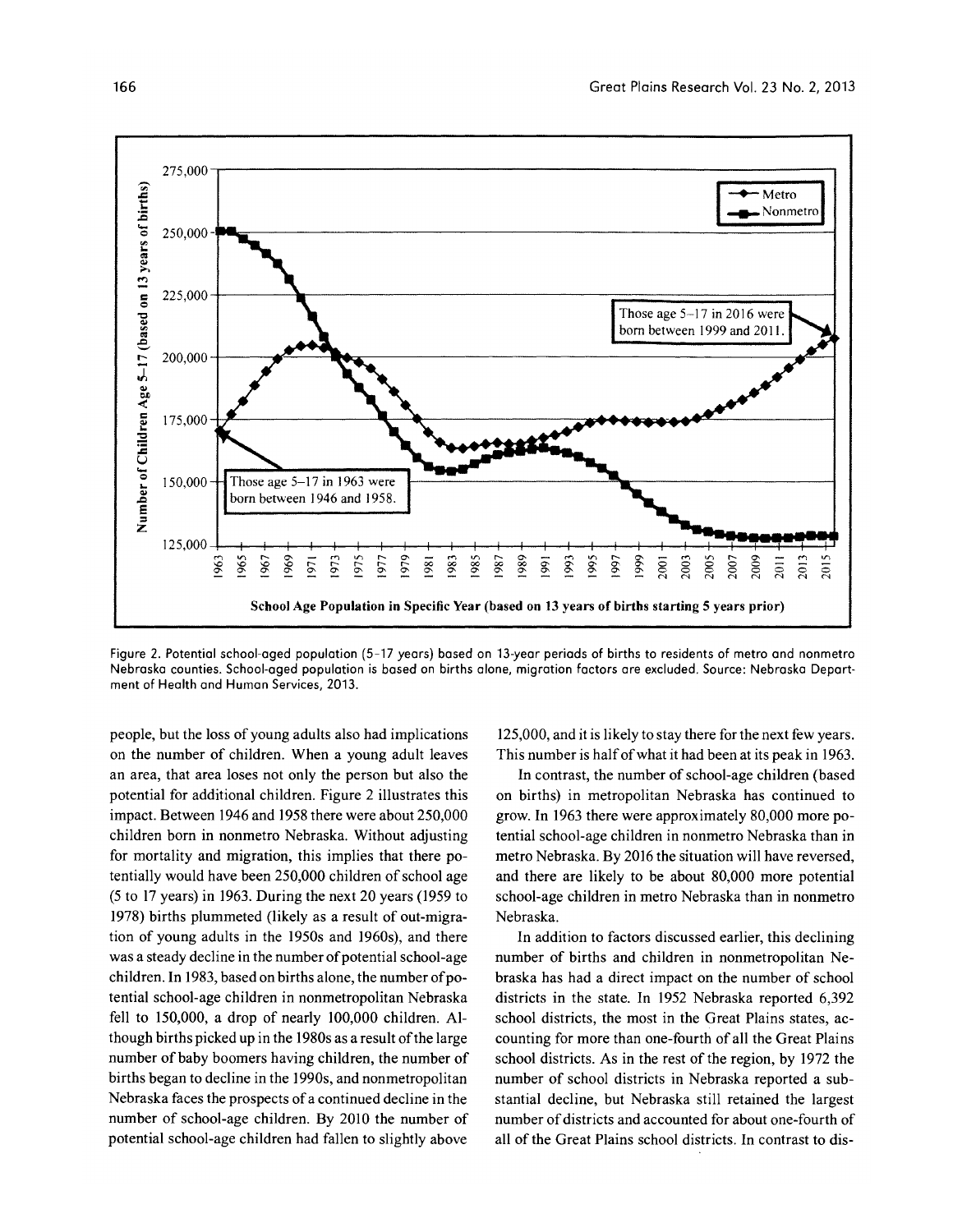| <b>State</b>         | 1952   | 1972   | 1992   | 2012   |  |
|----------------------|--------|--------|--------|--------|--|
| <b>United States</b> | 67,346 | 15,781 | 14,422 | 12,884 |  |
| Great Plains states  | 23,496 | 5,049  | 4,148  | 3,194  |  |
| Colorado             | 1,352  | 188    | 180    | 180    |  |
| Kansas               | 3,984  | 331    | 324    | 306    |  |
| Montana              | 1,287  | 552    | 537    | 321    |  |
| Nebraska             | 6,392  | 1,374  | 797    | 272    |  |
| New Mexico           | 106    | 89     | 94     | 96     |  |
| North Dakota         | 2,079  | 386    | 275    | 183    |  |
| Oklahoma             | 2,100  | 657    | 605    | 550    |  |
| South Dakota         | 3,399  | 228    | 180    | 152    |  |
| Texas                | 2,479  | 1,174  | 1,100  | 1,079  |  |
| Wyoming              | 318    | 70     | 56     | 55     |  |
|                      |        |        |        |        |  |

| TABLE 3. NUMBER OF SCHOOL DISTRICTS IN THE GREAT PLAINS STATES: 1952, 1972, 1992, AND 2012 |  |
|--------------------------------------------------------------------------------------------|--|
|--------------------------------------------------------------------------------------------|--|

*Source:* u.s. Census Bureau-CoG 2012.

tricts in the Plains states, however, for the next 40 years Nebraska's school districts continued to consolidate, and by 2012 Nebraska no longer was among the leaders in the number of school districts in the Great Plains; it accounted for slightly more than 8% of the school districts.

#### FINDINGS

We examined population demographics influencing the foundation, operation, and governance of educational systems in rural communities in the Great Plains region, including Nebraska as a case study. We asked what population shifts and demographic factors have had an effect on, and will continue to influence the foundation, operation, and governance of rural schools in the Great Plains. The answers and findings are not encouraging.

Although the downward spiral of the rural population in the 21st century does not mirror the drop from 1950 to 1970 (see Table 1), depopulation of the rural Great Plains lingers, affecting both the schools and the communities in which they are located. As student populations continue to diminish rural schools will persist in their search for operational efficiencies-including mergers and consolidations. However, much of the efficiencies from school consolidations likely have already been gained. The data show that fewer school consolidations are being made in the Great Plains.

A surge in the rural population in the Great Plains recorded from 1970 to 1990 reversed earlier losses, but deficits returned in 2010, albeit at a lower rate. Counties in this region exceed the national average in terms of population loss (see Table 2). The urbanization of the Great Plains continues to move people from rural communities

and areas to larger cities. In the near term the population base of the rural Great Plains has yet to be established. Losses will continue.

The aging of the rural population of the Great Plains will affect the future governance structure of public schools. Although the percentage of residents remaining in the nonmetro Great Plains aged 65 years or older reflects national averages, the growth rate of that age group surpasses that of the United States, according to Census Bureau information. The Nebraska case study confirms this trend. Seniors in rural communities may hold priorities pertaining to the support of public schools that differ from younger age groups. In addition, aging populations require a range of public services that compete with limited resources in rural communities.

Generalizations about the nature of rural students appear to be changing. One of the goals of this study was to examine general descriptions of school districts in the Great Plains in terms of changing population demographics. The study by National Center for Educational Statistics (Provasnik et al. 2007) stated that students in rural schools differed from urban schools; they tended to be white, a smaller proportion were at or near poverty, and fewer possessed limited English proficiency. Results from this study of the Great Plains challenge two of those generalizations. First, an examination of census data showed that the poverty rates for nonmetro school-age children exceed those of their counterparts in metro areas. Second, as Table 2 revealed, in the nonmetro Great Plains the growth and percentage of the minority population under the age of 18 exceeded that of the United States, effectively decreasing the percentage of white populations in rural schools. As Nebraska research shows, the growth in the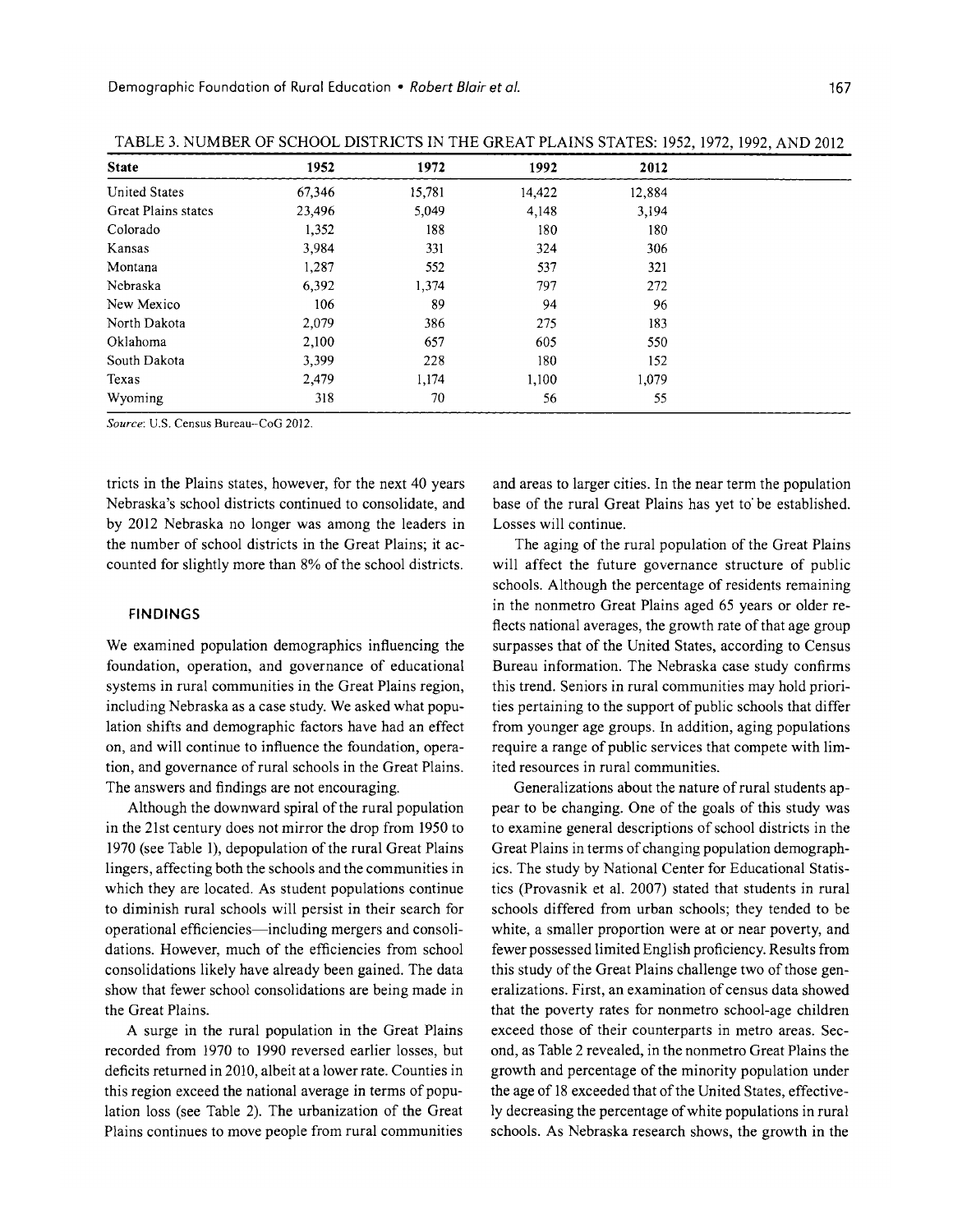minority population in rural areas came from Hispanics, likely increasing the percentage of students with limited English proficiency.

#### **CONCLUSION AND RECOMMENDATIONS**

This article shows a number of challenges to the governance of rural schools in the Great Plains resulting from changes in population demographics and the impacts of urbanization in particular. These difficulties also affect the vitality of rural communities. The hurdles for communities and schools include, but are not limited to, decreasing number of student age populations, competition for limited public resources, shortage of funds through traditional mechanisms, recruiting teachers and other professionals to stagnant communities, loss of local control of consolidated schools, meeting special education needs (for example, students with disabilities and students of English as second language), and the decline in community vitality as schools disappear as civic anchors. These challenges to the governance of rural schools in the Great Plains affect the overall economic health of communities as well.

To address the depopulation of its rural areas and meet the challenges of developing small communities, like many states in the Great Plains, the state of Nebraska adopted a range of policies and implemented a variety of programs to tackle rural development issues. For example, the state targets a significant portion of its Community Development Block Grant (CDBG) funds toward maintaining and improving the vitality of rural areas and small communities (Blair et al. 2008). CDBG funds support a variety of community infrastructure projects and job-creating economic development activities. Many of these projects support the creation and maintenance of civic anchors, such as community and senior centers. Schools often serve as foundations for community activities.

From a policy perspective, however, the link between rural education and community development appears, in general, to be less established in rural development policies. For example, research demonstrates that rural schools play an important role in economic development, and school consolidation must include consideration for its impact on regional development (Bryant 1989). Although CDBG does not directly fund school facilities, there are numerous examples of joint city-school collaboration projects, such as libraries and recreational facilities. The connection between schools, economic development, and job opportunities needs to be strengthened in rural development policy. Schools are part of the fabric and social capital of rural communities in the Great Plains.

This research has shown how demographic factors have transformed the governance of rural communities in the Great Plains, and will likely continue to do so. Although a number of significant obstacles face rural communities' ability to remain economically and socially viable, states in the Great Plains need to formulate rural development policies that incorporate not only businesses and government but also schools in their strategies.

#### **REFERENCES**

- Adamchak, Donald J., Leonard F. Bloomquist, Kent Bausman, and Rashida Qureshi. 1999. Consequences of population change for retail/wholesale sector employment in the nonmetropolitan Great Plains: 1950-1996. *Rural Sociology 64:92-112.*
- Barcus, Holly R., and Laura Simmons. 2013. Ethnic restructuring in rural America: Migration and the changing faces of rural communities in the Great Plains. *Professional Geographer 65:130-52.*
- Blair, Robert, Jerome Deichert, and David Drozd. 2008. State rural development policy: The role of the Community Development Block Grant program. *Journal of Public Budgeting, Accounting and Financial Management*  20:108-32.
- Blauwkamp, Joan, Peter Longo, and John Anderson. 2011. School consolidation in Nebraska: Economic efficiency vs. rural community life. *The Online Journal of Rural Research and Policy 6:1-20.*
- Brown, David L., and Kenneth Deavers. 1987. Rural change and the rural economic policy agenda for the 1980s. In *Rural Economic Development in the 1980's: Preparing for the Future,* 1:1-39. U.S. Department of Agriculture. Economic Research Service (USDA-ERS). U.S. Government Printing Office, Washington, DC.
- Bryant, M.T. 1989. Education and rural revitalization: A study of the link between education and economic development. In *Nebraska Policy Choices,* ed. M.T. Bryant, P. O'Connell, and C. Reed, 21-37. Center for Public Affairs Research, Omaha, NE.
- Center for Great Plains Studies, University of Nebraska. n.d. About the center, http://www.unl.edu/plains/about/ about.shtml\_(accessed February 12, 2012).
- Flora, Cornelia Butler, and Jan L. Flora. 2004. *Rural Communities: Legacies* + *Change.* Westview Press, Boulder, CO.
- Green, Gary Paul, and Anna Haines. 2012. *Asset Building and Community Development.* Sage, Thousand Oaks, CA.
- Hudson, J. 2011. Introduction. In *Atlas of the Great Plains,* eds. Stephen J. Lavin, J. Clark Archer, and Fred Shelley, 1-9. University of Nebraska Press, Lincoln.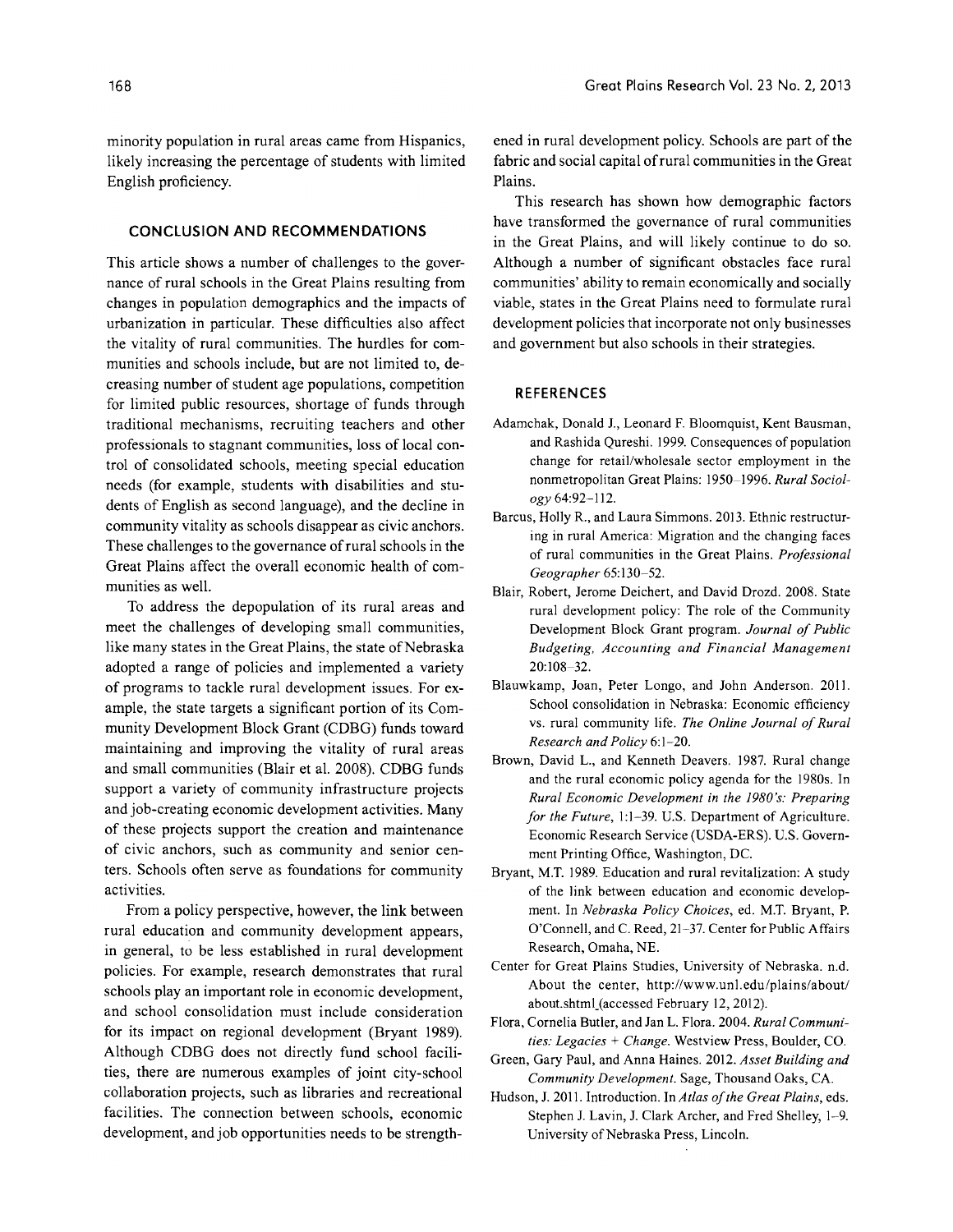- Johnson, K. 2006. *Demographic Trends in Rural and Small Town America.* Casey Institute, University of New Hampshire, Durham, NH.
- Lavin, Stephen J., J. Clark Archer, and Fred Shelley, eds. 2011. *Atlas of the Great Plains.* University of Nebraska Press, Lincoln.
- Nebraska Department of Health and Human Services. 2012. *Office of Health Statistics, Annual Vital Statistics Reports.*  Nebraska Department of Health and Human Services, Lincoln.
- Parton, William J., Myron P. Gutmann, and Dennis Ojima. 2007. Long-term trends in population, farm income, and crop production in the Great Plains. *BioScience*  57:737-47.
- Provasnik, S., A. KewalRamani, M. M. Coleman, L. Gilbertson, W. Herring, and Q. Xie. 2007. *Status of Education in Rural America.* National Center for Education Statistics, Institute of Education Sciences, U.S. Department of Education. Washington, DC.
- Popper, Deborah E., and Frank J. Popper. 2009. The onset of the buffalo commons. *Journal of the West 48:65-70.*
- Redlin, Meredith, Gary Aguiar, George Langelett, and Gerald Warmann. 2010. "Why are you still out there?" Persistence among deep rural communities in the Northern Plains. *Online Journal of Rural Research and Policy:*  5:1-22.
- Rossum, Sonja, and Stephen Lavin. 2000. Where are the Great Plains? A cartographic analysis. *The Professional Geographer. 52:543-52.*
- Sears, David, and Norman J. Reid, eds. 1995. *Rural Development Strategies.* Nelson-Hall, Chicago.
- U.S. Census Bureau. 2002. Census of Population and Housing, 2000. U.S Government Printing Office, Washington DC.
- U.S. Census Bureau, 2012. American Community Survey, 2011. U.S Government Printing Office, Washington, DC.
- U.S. Census Bureau. 2013. *Census of Population and Housing, 2010.* U.S. Government Printing Office, Washington, DC.
- U.S. Census Bureau-CoG. 2012. Census of governments: Organization component preliminary estimates. http:// www2.census.gov/govs/cog/2012/formatted\_prelim\_ counts 23juI2012 1.pdf (accessed February 12, 2012).
- U.S. Department of Agriculture (USDA). 2013. *Economics, Statistics and Market Information System, Farms, Land in Farms, and Livestock Operations, 2013.* U.S. Government Printing Office, Washington, DC.
- Walzer, N. 1991. *Rural Community Development.* Praeger, New York.
- Webb, W.S. 1931. *The Great Plains.* Grosset and Dunlap, New York.
- White, K.J.C. 2008. Population change and farm dependence: Temporal and spatial variation in the U.S. Great Plains, *1900-2000. Demography 45:363-86.*
- Wilkinson, K.P. 1991. *The Community in Rural America.*  Greenwood, New York.
- Wilson, Steven G. 2009. *Population Dynamics of the Great Plains: 1950* to *2007.* Current Population Reports. U.S. Government Printing Office, Washington, DC.